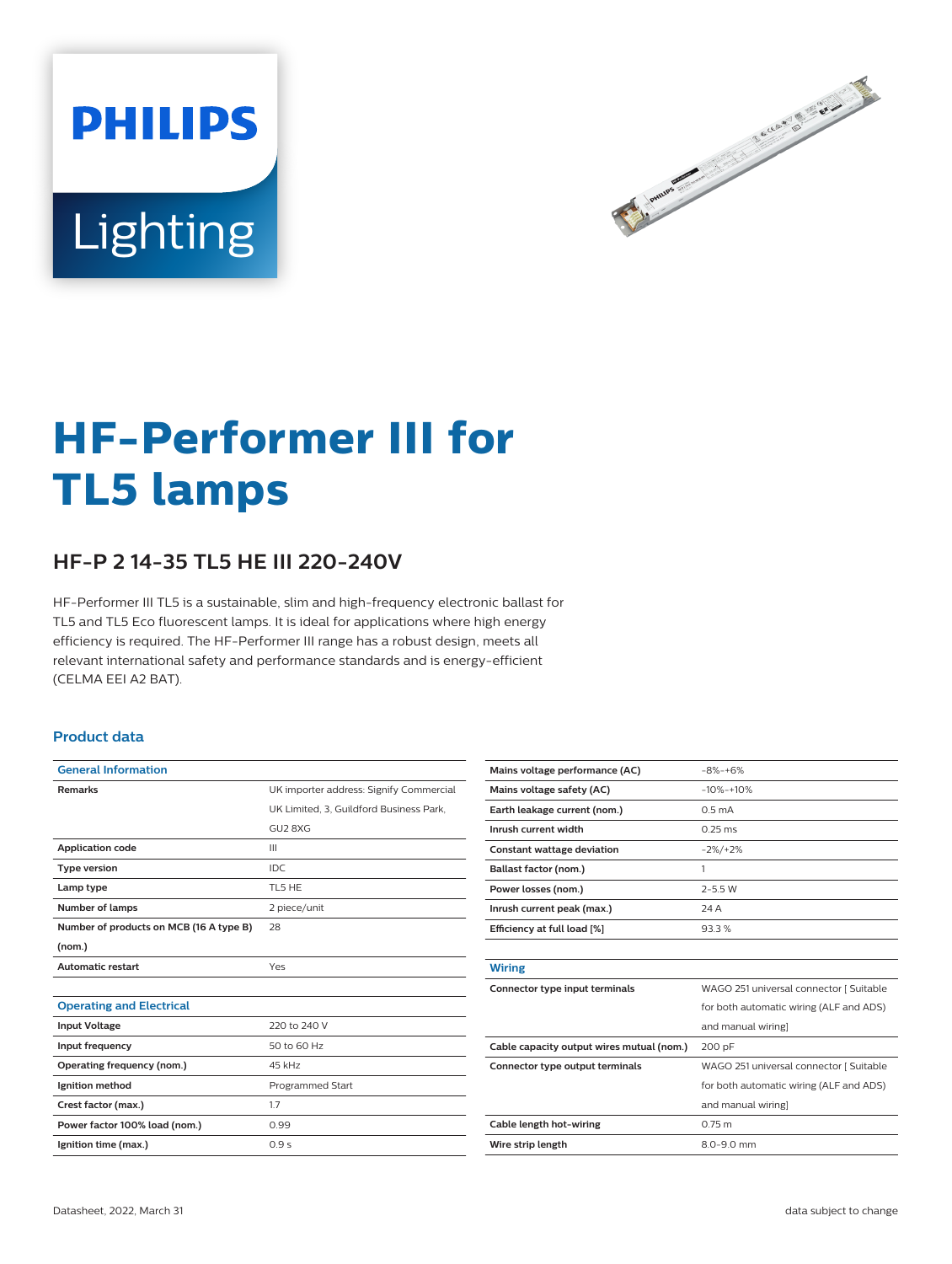## **HF-Performer III for TL5 lamps**

| Dual fixture master/slave                   | Not applicable [ Master/Slave oper. not |  |  |  |  |
|---------------------------------------------|-----------------------------------------|--|--|--|--|
|                                             | applicable]                             |  |  |  |  |
| Input terminal cross section                | $0.50 - 1.00$ mm <sup>2</sup>           |  |  |  |  |
| Output terminal cross section               | $0.50 - 1.00$ mm <sup>2</sup>           |  |  |  |  |
| Cable capacity output wires to earth (nom.) | 200 pF                                  |  |  |  |  |
|                                             |                                         |  |  |  |  |
| <b>System characteristics</b>               |                                         |  |  |  |  |
| Rated ballast-lamp power                    | 14-35 W                                 |  |  |  |  |
| Rated lamp power on TL5 HE                  | 14/35 W                                 |  |  |  |  |
| System power on TL5 HE                      | 36.8/75.6 W                             |  |  |  |  |
| Lamp power on TL5 HE                        | 28.0/70.0 W                             |  |  |  |  |
| Power loss on TL5 HE                        | 2.8/5.6 W                               |  |  |  |  |
|                                             |                                         |  |  |  |  |
| <b>Temperature</b>                          |                                         |  |  |  |  |
| T-ambient (max.)                            | 60 °C                                   |  |  |  |  |
| T-ambient (min.)                            | $-25^{\circ}$ C                         |  |  |  |  |
| T storage (max.)                            | 80 °C                                   |  |  |  |  |
| T storage (min.)                            | $-40 °C$                                |  |  |  |  |
| T-case lifetime (nom.)                      | 80 °C                                   |  |  |  |  |
| T-Case maximum (max.)                       | 80 °C                                   |  |  |  |  |
| T-Ignition (max.)                           | 60 °C                                   |  |  |  |  |
| T-Ignition (min.)                           | $-25$ °C                                |  |  |  |  |
|                                             |                                         |  |  |  |  |
| <b>Mechanical and Housing</b>               |                                         |  |  |  |  |
| <b>Housing</b>                              | L360x30x22                              |  |  |  |  |
|                                             |                                         |  |  |  |  |
| <b>Emergency Operation</b>                  |                                         |  |  |  |  |
| Nominal light output after 60 seconds       | 100% of EBLF                            |  |  |  |  |
| Battery voltage lamp ignition               | 176-276 V                               |  |  |  |  |
| Normal operating voltage (DC)               | 220-240 V                               |  |  |  |  |
| Battery voltage lamp operation              | 176-276                                 |  |  |  |  |
| Battery voltage guaranteed operation        | 176-275 V                               |  |  |  |  |
| Battery voltage guaranteed ignition         | 186-275 V                               |  |  |  |  |
| Emergency ballast lumen factor (EBLF)       | 100%                                    |  |  |  |  |
| (nom.)                                      |                                         |  |  |  |  |

| Nominal light output after 5 seconds | 50% of EBLF                         |  |  |  |
|--------------------------------------|-------------------------------------|--|--|--|
|                                      |                                     |  |  |  |
| <b>Approval and Application</b>      |                                     |  |  |  |
| Energy efficiency index              | A <sub>2</sub> BAT                  |  |  |  |
| <b>IP</b> classification             | IP 20 [ Ingress Protection 20]      |  |  |  |
| <b>EMI 9 kHz  30 MHz</b>             | <b>EN55015</b>                      |  |  |  |
| EMI 30 MHz  1.000 MHz                |                                     |  |  |  |
| Safety standard                      | IEC 61347-2-3                       |  |  |  |
| Performance standard                 | <b>IEC 60929</b>                    |  |  |  |
| <b>Quality standard</b>              | ISO 9000:2000                       |  |  |  |
| <b>Environmental standard</b>        | ISO 14001                           |  |  |  |
| Harmonic current emission standard   | IEC 61000-3-2                       |  |  |  |
| <b>EMC immunity standard</b>         | IEC 61547                           |  |  |  |
| <b>Vibration standard</b>            | IEC68-2-6 F c                       |  |  |  |
| <b>Bumps standard</b>                | IEC 68-2-29 Eb                      |  |  |  |
| <b>Humidity standard</b>             | EN 61347-2-3 clause 11              |  |  |  |
| <b>Approval marks</b>                | CE marking ENEC certificate VDE-EMV |  |  |  |
|                                      | certificate                         |  |  |  |
| <b>Temperature marking</b>           | Yes                                 |  |  |  |
| <b>Emergency standard</b>            | IEC 60598-2-22                      |  |  |  |
| Humming and noise level              | $<$ 30 dB(A)                        |  |  |  |
|                                      |                                     |  |  |  |
| <b>Product Data</b>                  |                                     |  |  |  |
| Full product code                    | 872790090503800                     |  |  |  |
| Order product name                   | HF-P 2 14-35 TL5 HE III 220-240V    |  |  |  |
| EAN/UPC - product                    | 8711500999238                       |  |  |  |
| Order code                           | 90503800                            |  |  |  |
| SAP numerator - quantity per pack    | 1                                   |  |  |  |
| Numerator - packs per outer box      | 12                                  |  |  |  |
| <b>SAP material</b>                  | 913713031166                        |  |  |  |
| SAP net weight (piece)               | $0.245$ kg                          |  |  |  |

## **Dimensional drawing**

 $A2$ 

| Product                 | D1 | C1 | A1                                       | $\mathbf{A}$ | R1 |
|-------------------------|----|----|------------------------------------------|--------------|----|
| HF-P 2 14-35 TL5 HE III |    |    | 4.2 mm 22.0 mm 360.0 mm 350.0 mm 30.0 mm |              |    |
| 220-240V                |    |    |                                          |              |    |

### **HF-P 2 14-35 TL5 HE III 220-240V**